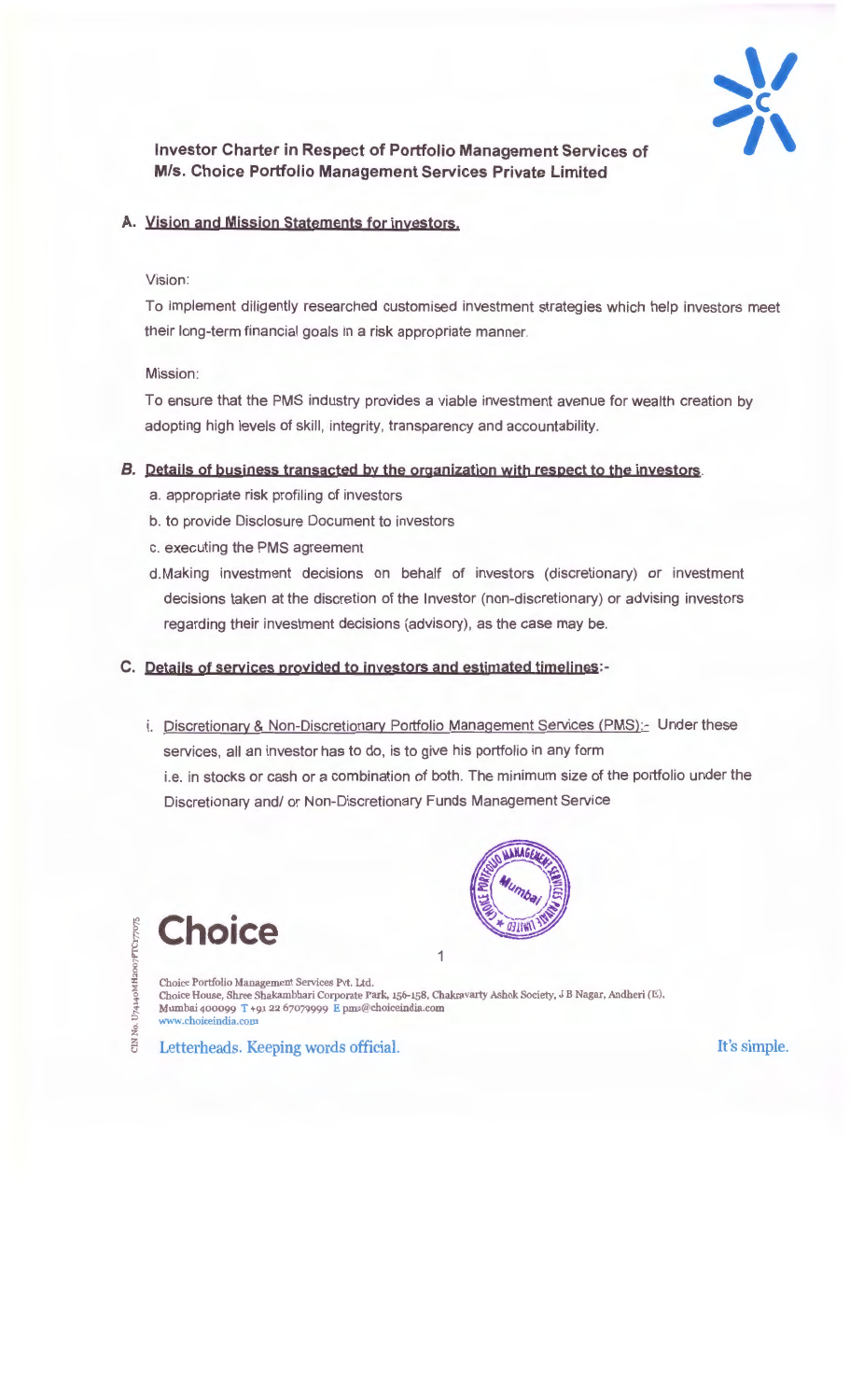should be Rs.50 lakhs as per the current SEBI Regulations. However, the PMS provider reserves the right to prescribe a higher threshold product-wise or in any other manner at its sole discretion. The PMS provider will ascertain the investor's investment objectives to achieve optimal returns based on his risk profile. Under the Discretionary Portfolio Management service, investment decisions are at the sole discretion of the PMS provider if they are in sync with the investor's investment objectives. Under the Non-Discretionary Portfolio Management service, investment decisions taken at the discretion of the Investor.

#### ii. Investment Advisory Services: -

Under these services, the Client is advised on buy/sell decision within the overall profile without any back-office responsibility for trade execution, custody of securities or accounting functions. The PMS provider shall be solely acting as an Advisor to the Client and shall not be responsible for the investment/divestment of securities and/or administrative activities on the client's portfolio. The PMS provider shall act in a fiduciary capacity towards its Client and shall maintain arm's length relationship with its other activities. The PMS provider shall provide advisory services in accordance with guidelines and/or directives issued by the regulatory authorities and/or the Client from time to time in this regard.

#### iii. Client On-boarding

- a. Ensuring compliance with KYC and AML guidelines.
- b. franking & signing the Power of Attorney to make investment decisions on behalf of the investor.
- c. opening demat account and funding of the same from the investor's verified bank account and/or transfer of securities from verified demat account of the investor and
- d. Mapping the said demat account with Custodian.

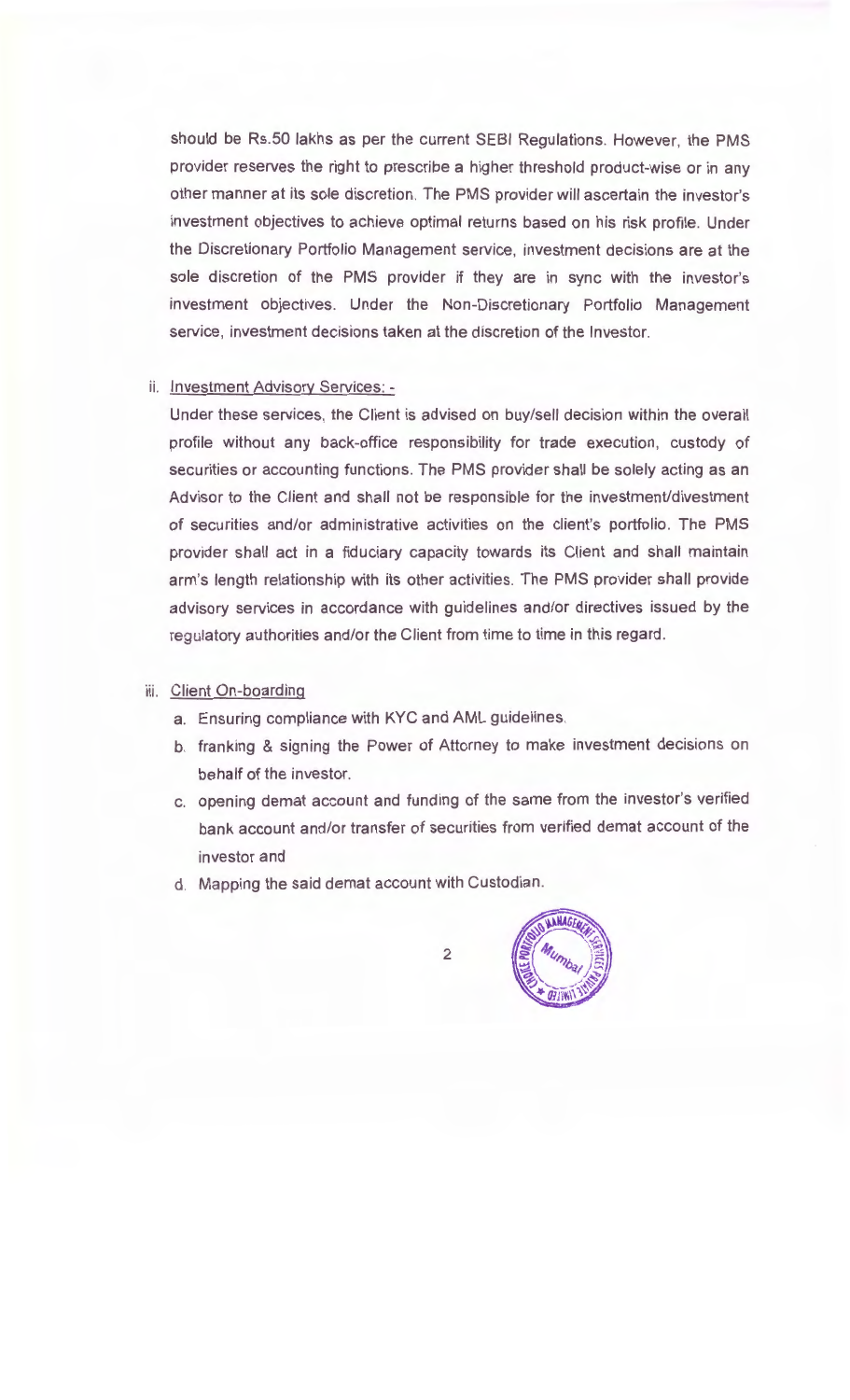### iv. Ongoing activities

- a. To provide periodic statements to investors as provided under the PMS Regulations 2020 and other SEBI notifications and circulars ("PMS Regulations") and
- b. Providing each client an audited account statement on an annual basis which includes all the details as required under the PMS Regulations.

### v. Fees and Expenses

Charging and disclosure of appropriate fees & expenses in accordance with the PMS Regulations.

#### vi. Closure and Termination

Upon termination of PMS Agreement by either party, the securities and the funds lying in the account of the investor shall be transferred to the verified bank account/ demat account of the investor.

### vii. Grievance Redressal

Addressing in a time bound manner investor's queries, service requests and grievances, if any, on an ongoing basis.

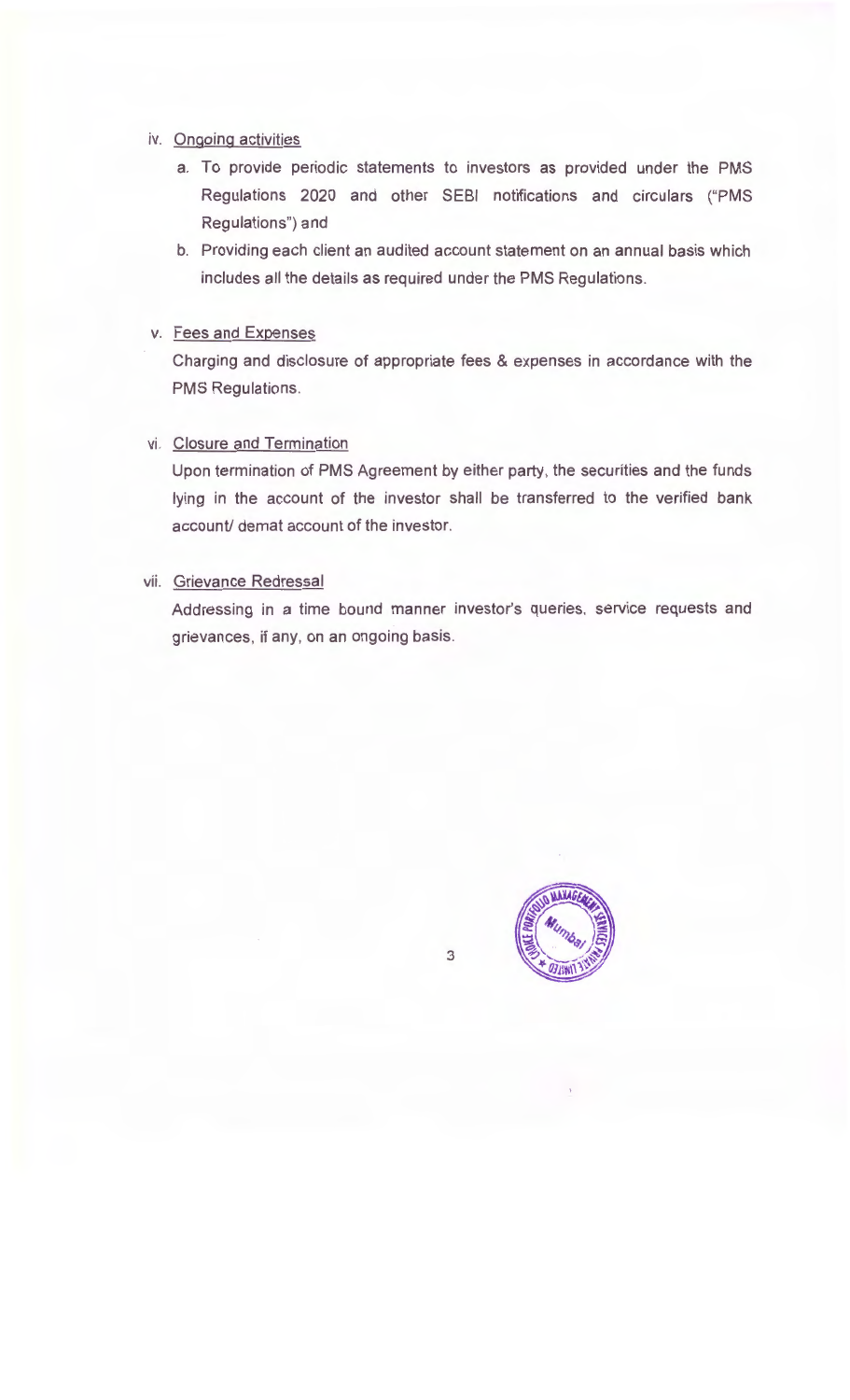Timelines of the services provided to investors are as follows:

| Sr.            |                                                                                                                                                             | <b>Timeline</b>                                                                                                                                                                                                                                                 |
|----------------|-------------------------------------------------------------------------------------------------------------------------------------------------------------|-----------------------------------------------------------------------------------------------------------------------------------------------------------------------------------------------------------------------------------------------------------------|
| No.            | <b>Service / Activity</b>                                                                                                                                   |                                                                                                                                                                                                                                                                 |
| 1              | Opening<br>of<br><b>PMS</b><br>account<br>(including demat account) for<br>residents.                                                                       | 7 days from receipt of all requisite documents<br>from the client, subject to review of the<br>documents for accuracy and completeness by<br>portfolio manager and allied third party<br>service providers as may be applicable.                                |
| $\overline{2}$ | of PMS<br>Opening<br>account<br>(including demat account) for<br>non-individual clients.                                                                    | from receipt of all<br>requisite<br>14 days<br>documents from the client, subject to review<br>of<br>the<br>documents for<br>accuracy<br>and<br>completeness by portfolio manager and allied<br>third party service providers as may be<br>applicable.          |
| 3              | <b>PMS</b><br>Opening<br>of<br>account<br>(including)<br>demat<br>account,<br>trading<br>and<br>bank account<br>non-resident<br>for<br>account)<br>clients. | of<br>all<br>receipt<br>requisite<br>from<br>14<br>days<br>documents from the client, subject to review<br>and<br>the<br>documents for accuracy<br>of<br>completeness by portfolio manager and allied<br>third party service providers as may be<br>applicable. |
| 4              | Registration of<br>nominee<br>$\mathsf{in}$<br>demat<br>and<br><b>PMS</b><br>account<br>account.                                                            | Registration of nominee should happen along<br>with account opening, therefore turnaround<br>time should be same as account opening<br>turnaround time.                                                                                                         |
| 5              | Modification of nominee in<br>demat<br>and<br><b>PMS</b><br>account<br>account.                                                                             | 10 days from receipt of requisite nominee<br>modification form, subject to review of the<br>documents for accuracy and completeness by<br>portfolio manager and allied third party<br>service providers as may be applicable.                                   |

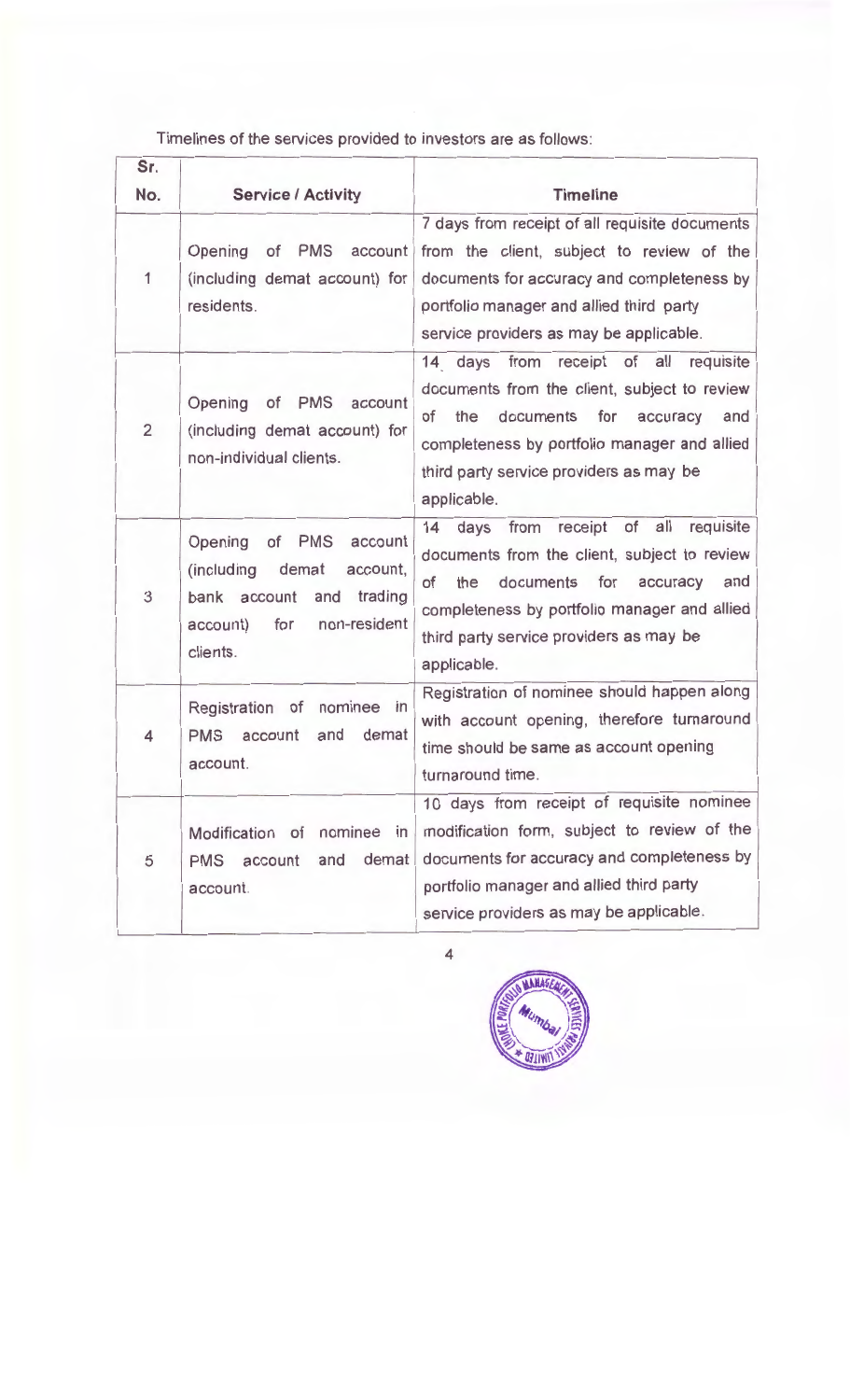| Sr.<br>No. | <b>Service / Activity</b>                                                                                                       | <b>Timeline</b>                                                                                                                                                                            |
|------------|---------------------------------------------------------------------------------------------------------------------------------|--------------------------------------------------------------------------------------------------------------------------------------------------------------------------------------------|
| 6          | Uploading of PMS account in<br>KRA and CKYC database.                                                                           | days from date of account opening<br>10<br>(Portfolio Manager may rely on the custodian<br>for updating the same).                                                                         |
| 7          | Whether portfolio manager is<br>registered with SEBI, then<br>SEBI registration number.                                         | At the time of client signing the agreement;<br>this information should be a part of the<br>account opening form and disclosure<br>document.                                               |
| 8          | <b>Disclosure</b><br>about<br>latest<br>networth of portfolio manager<br>and total AUM.                                         | Disclosure of portfolio manager's total AUM -<br>monthly to SEBI<br>Disclosure of latest networth should be done<br>in the disclosure document whenever there<br>are any material changes. |
| 9          | Intimation of type of PMS<br>account - discretionary.                                                                           | At the time of client signing the agreement;<br>this information should be a part of the<br>account opening form.                                                                          |
| 10         | Intimation of type of PMS<br>account - non discretionary.                                                                       | At the time of client signing the agreement;<br>this information should be a part of the<br>account opening form.                                                                          |
| 11         | Intimation<br>client<br>what<br>to<br>exercised by portfolio<br>manager.                                                        | discretionary account entails At the time of client signing the agreement;<br>and powers that can be this information should be a part of the<br>account opening form.                     |
| 12         | Intimation to client what non-<br>discretionary account entails<br>powers that<br>can be<br>and<br>portfolio<br>exercised<br>by | At the time of client signing the agreement;<br>this information should be a part of the<br>account opening form.                                                                          |

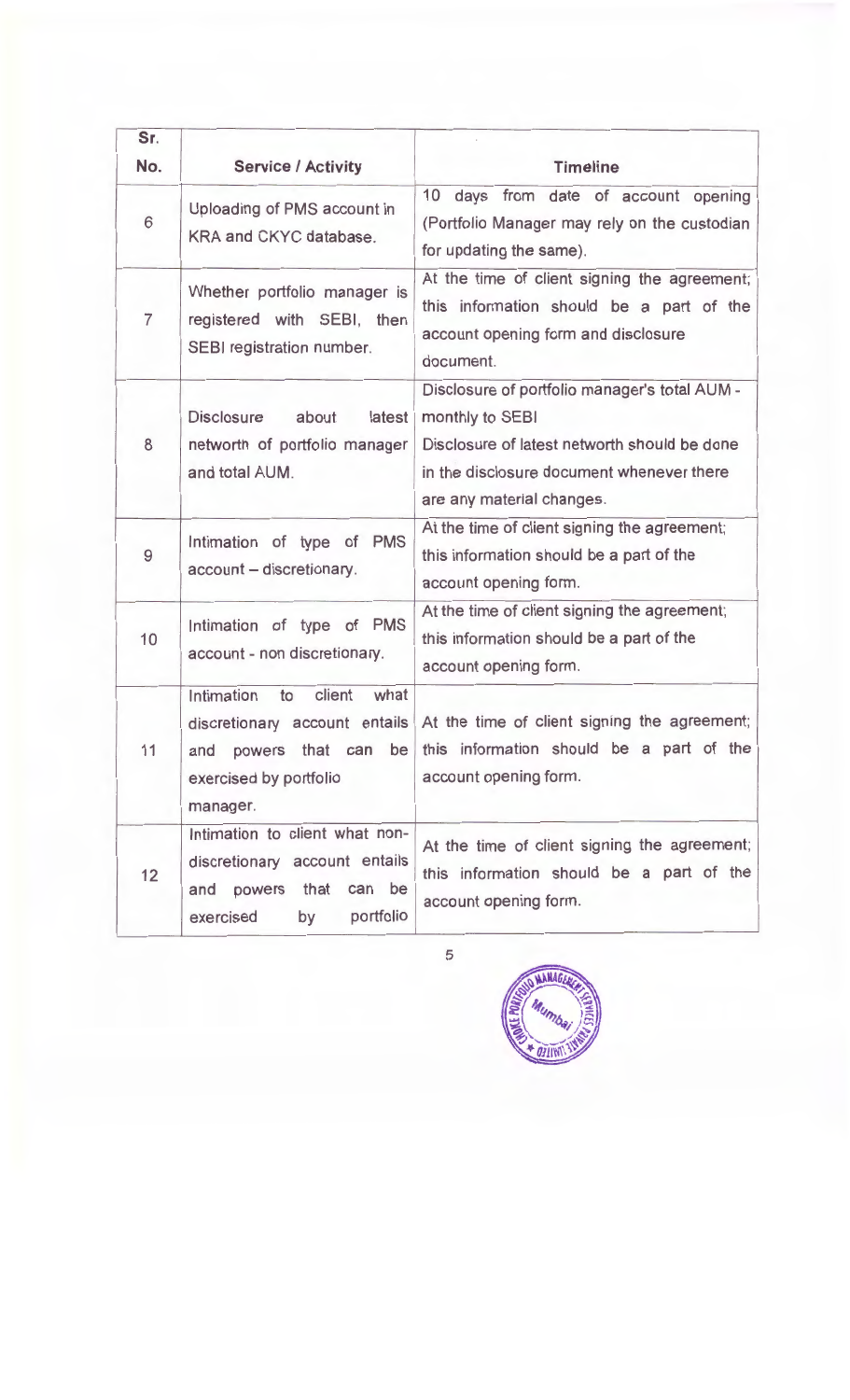| Sr. |                                                                                            |                                                                                                                   |
|-----|--------------------------------------------------------------------------------------------|-------------------------------------------------------------------------------------------------------------------|
| No. | <b>Service / Activity</b>                                                                  | <b>Timeline</b>                                                                                                   |
|     | manager.                                                                                   |                                                                                                                   |
| 13  | <b>PMS</b><br>Copy<br>of<br>executed<br>agreement sent to client.                          | Within 3 days of client request.                                                                                  |
| 14  | Frequency of disclosures of<br>available eligible funds.                                   | All details regarding client portfolios should be<br>shared quarterly (point 26).                                 |
| 15  | Issuance<br>of<br>funds<br>and<br>securities balance statements<br>held by client.         | This data should be shared on a quarterly<br>basis or upon client request.                                        |
| 16  | Intimation of name and demat<br>account number of custodian<br>for PMS account.            | Within 3 days of PMS and demat account<br>opening.                                                                |
| 17  | Conditions of termination of<br>contract.                                                  | At the time of client signing the agreement;<br>this information should be a part of the<br>account opening form. |
| 18  | Intimation regarding PMS fees<br>and modes of payment or<br>frequency of deduction.        | At the time of client signing the agreement;<br>this information should be a part of the<br>account opening form. |
| 19  | POA taken copy providing to<br>client.                                                     | Within 3 days of client request.                                                                                  |
| 20  | Intimation to client about what<br>all transactions can portfolio<br>manager do using PoA. | At the time of client signing the agreement;<br>this information should be a part of the<br>account opening form. |
| 21  | providing<br>Frequency<br>of<br>audited reports to clients                                 | Annual.                                                                                                           |
| 22  | Explanation of risks involved<br>in investment.                                            | At the time of client signing the agreement;<br>this information should be a part of the<br>account opening form. |

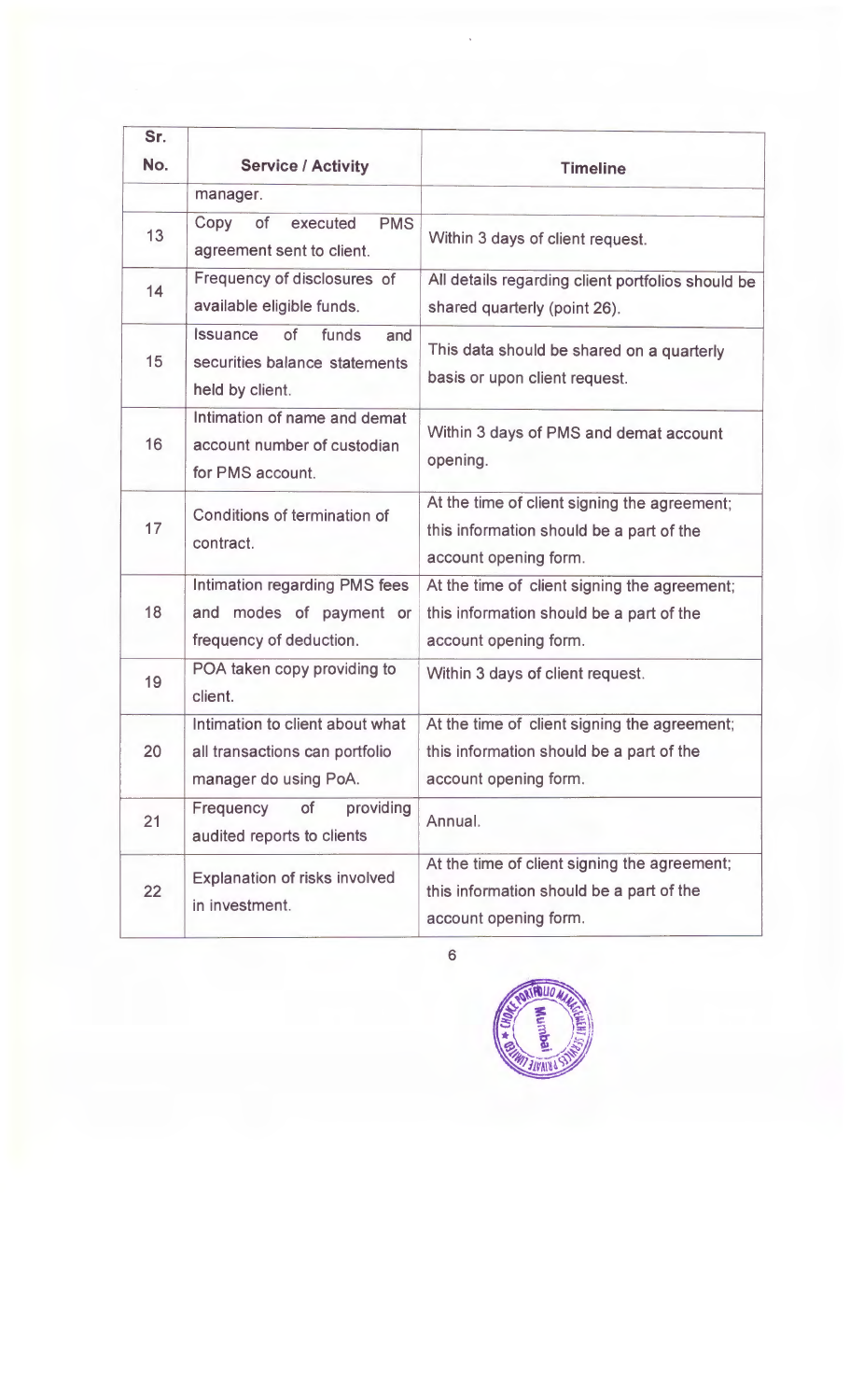| Sr.<br>No. | <b>Service / Activity</b>                                                                           | <b>Timeline</b>                                                                                                                                                                                                    |
|------------|-----------------------------------------------------------------------------------------------------|--------------------------------------------------------------------------------------------------------------------------------------------------------------------------------------------------------------------|
| 23         | Intimation of tenure of portfolio<br>investments.                                                   | As per Disclosure Document                                                                                                                                                                                         |
| 24         | Intimation<br>clearly<br>providing<br>restrictions imposed by the<br>investor on portfolio manager. | Negative list of securities should be taken<br>from the client at the time of client signing the<br>agreement; this information should be a part<br>of the account opening form.                                   |
| 25         | Intimation regarding settling of<br>client funds and securities.                                    | Settlement of funds and securities is done by<br>the Custodian. The details of clients' funds<br>and securities should be sent to the clients in<br>the prescribed format not later than on a<br>quarterly basis.  |
| 26         | intimation<br>Frequency<br>of<br>of<br>transactions<br>undertaken<br>in<br>portfolio account.       | Not later than on a quarterly basis or upon<br>clients' request.                                                                                                                                                   |
| 27         | Intimation regarding conflict of<br>interest in any transaction.                                    | The portfolio manager should provide details<br>of related party transactions and conflict of<br>interest in the Disclosure Document which<br>should be available on website of portfolio<br>manager at all times. |
| 28         | Timeline<br>providing<br>for<br>disclosure<br>document<br>to<br>investor.                           | The latest disclosure document should be<br>provided to investors prior to account opening<br>and the latest disclosure documents should<br>be available on website of portfolio manager<br>at all times.          |
| 29         | Intimation to investor about                                                                        | Within 3 days of PMS and demat account                                                                                                                                                                             |

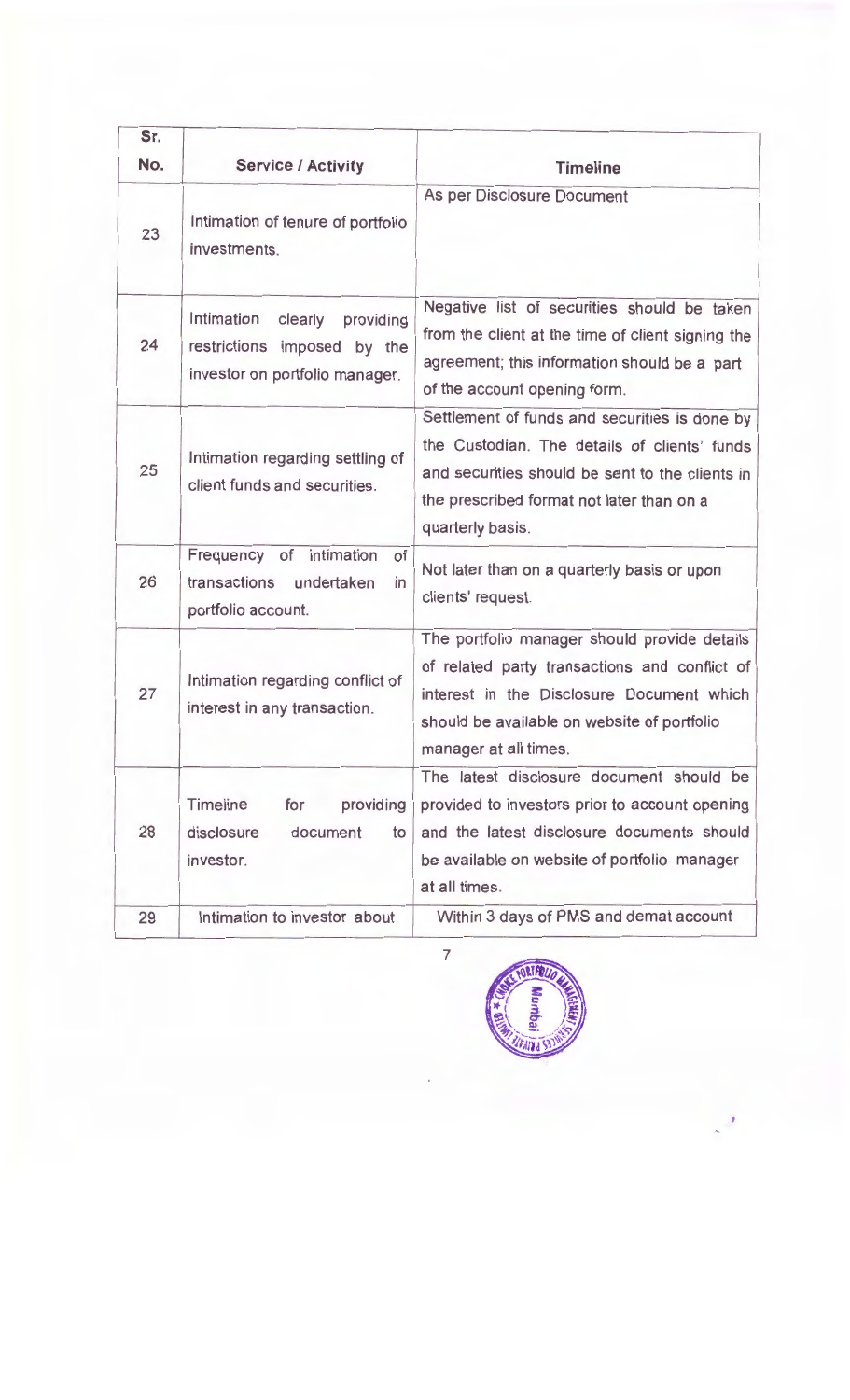| Sr.<br>No. | <b>Service / Activity</b>                             |          | <b>Timeline</b>                                                                                                                                |
|------------|-------------------------------------------------------|----------|------------------------------------------------------------------------------------------------------------------------------------------------|
|            | details<br>bank<br>of<br>where client funds are kept. | accounts | opening                                                                                                                                        |
| 30         | Redressal<br>0f<br>grievances.                        | investor | Within 30 days, subject to all the information<br>required to redress the complaint is provided<br>by the complainant to the portfolio manager |

## **Notes:**

1 The number of days in the above timelines indicate clear working days

# **D. Details of grievance redressal mechanism and how to access it**

- 1. It is mandatory for every PMS provider to register itself on SEBI SCORES (SEBI Complaint Redress System). SCORES is a centralised online complaint resolution system through which the complainant can take up his grievance against the PMS provider and subsequently view its status. (https://scores.gov.in/scores/Welcome.html )
- 2. The details such as the name, address and telephone number of the investor relations officer of the PMS provider who attends to the investor queries and complaint should be provided in the PMS Disclosure document.
- 3. The grievance redressal and dispute mechanism should be mentioned in the Disclosure Document.
- 4. Investors can approach SEBI for redressal of their complaints. On receipt of complaints, SEBI takes up the matter with the concerned PMS provider and follows up with them.
- 5. Investors may send their complaints to: Office of Investor Assistance and Education, Securities and Exchange Board of India, SEBI Bhavan. Plot No. C4-A, 'G' Block, Bandra-Kurla Complex, Sandra (E), Mumbai- 400 051.